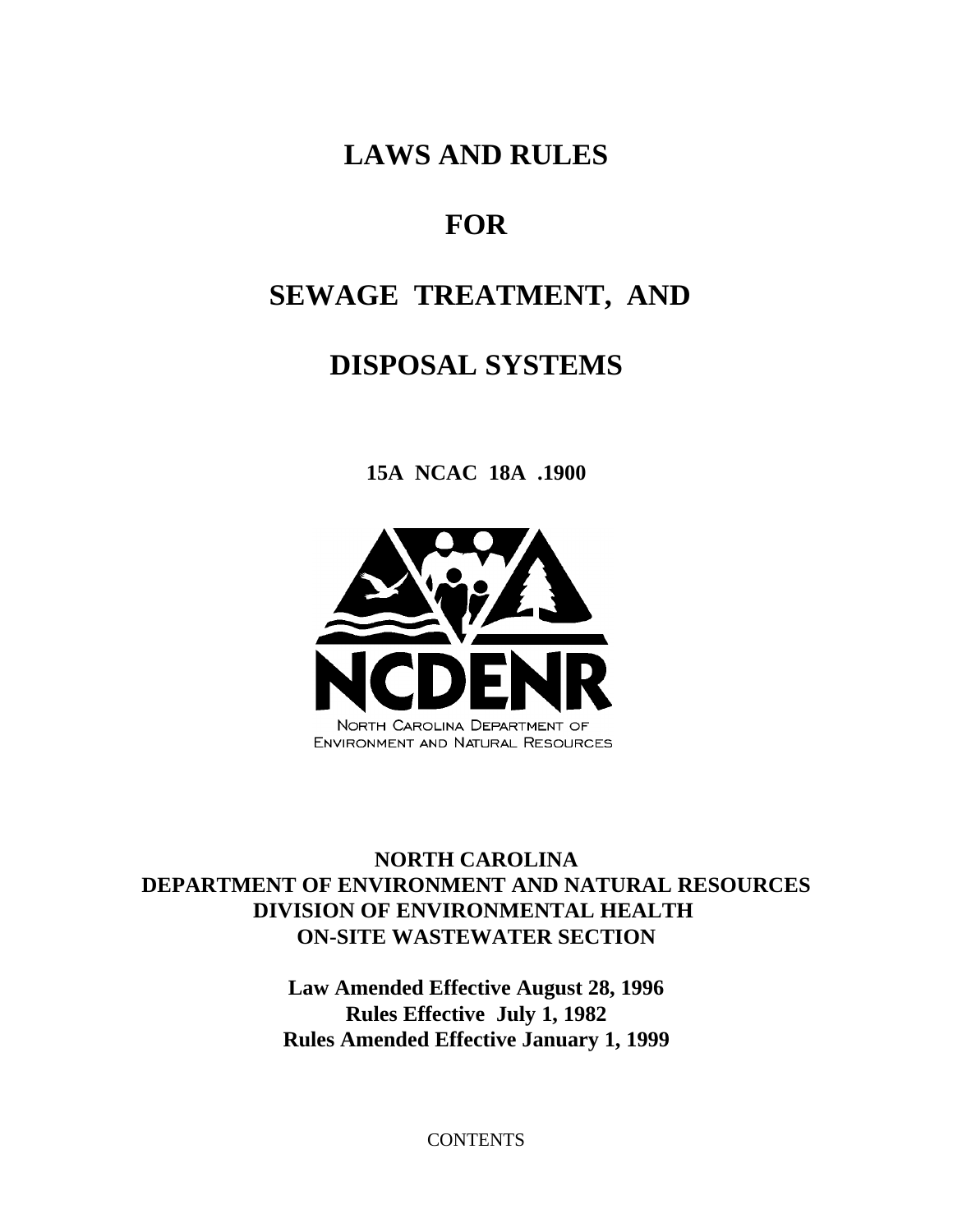| LAW        |                                                      |                      | PAGE |
|------------|------------------------------------------------------|----------------------|------|
| 130A-333   | Purpose                                              | $\cdot \cdot$<br>ÎÎ. |      |
| 130A-334   | Definitions                                          | $\ddotsc$<br>11      |      |
| 130A-335   | Wastewater collection, treatment and disposal; rules | $\cdots$<br>111      |      |
| 130A-335.1 | Effluent filters and access devices for certain      |                      |      |
|            | septic tank systems                                  | iv                   |      |
| 130A-336   | Improvement permit and authorization for wastewater  |                      |      |
|            | system construction required                         | V                    |      |
| 130A-337   | Inspection; operation permit required                | V                    |      |
| 130A-338   | Authorization for wastewater system construction     |                      |      |
|            | required before other permits to be issued           | V1                   |      |
| 130A-339   | Limitation on electrical service                     | V <sub>1</sub>       |      |
| 130A-340   | Review procedures and appeals                        | vi                   |      |
| 130A-341   | Consideration of a site with existing fill           | V1                   |      |
| 130A-342   | Aerobic systems                                      | V <sub>1</sub>       |      |
| 130A-343   | Experimental and innovative systems permitted        | vi                   |      |

# SECTION. 1900 SEWAGE TREATMENT AND DISPOSAL SYSTEMS

| <b>RULE</b>                                                               | <b>PAGE</b>    |                                  |
|---------------------------------------------------------------------------|----------------|----------------------------------|
| .1934 - Scope                                                             | 1              |                                  |
| .1935 - Definitions                                                       | $\overline{c}$ |                                  |
| .1936 - Requirements for Sewage Treatment and Disposal                    | 4              |                                  |
| (Repealed Eff. January 1, 1990)                                           |                |                                  |
| .1937 - Permits                                                           | 5              |                                  |
| .1938 - Responsibilities                                                  |                | 6                                |
| .1939 - Site Evaluation                                                   | 8              |                                  |
| .1940 - Topography and Landscape Position                                 | 9              |                                  |
| .1941 - Soil Characteristics (Morphology)                                 | 9              |                                  |
| .1942 - Soil Wetness Conditions                                           |                | 11                               |
| .1943 - Soil Depth                                                        | 12             |                                  |
| .1944 - Restrictive Horizons                                              | 12             |                                  |
| .1945 - Available Space                                                   | 12             |                                  |
| .1946 - Other Applicable Factors                                          | 13             |                                  |
| .1947 - Determination of Overall Site Suitability                         | 13             |                                  |
| .1948 - Site Classification                                               |                |                                  |
| .1949 - Sewage Flow Rates for Design Units                                |                |                                  |
| .1950 - Location of Sanitary Sewage Systems                               |                |                                  |
| .1951 - Applicability of Rules                                            |                |                                  |
| .1952 - Septic Tank, Effluent Filter, Dosing Tank and Lift Station Design | 18             |                                  |
| .1953 - Prefabricated Septic Tanks and Pump Tanks                         | 21             |                                  |
| .1954 - Minimum Standards for Precast Reinforced Concrete Tanks           | 22             |                                  |
| .1955 - Design and Installation Criteria for Conventional Sewage Systems  | 24             |                                  |
| .1956 - Modifications to Septic Tank Systems                              |                |                                  |
| .1957 - Design Criteria for Design of Alternative Sewage Systems          |                |                                  |
| .1958 - Non-Ground Absorption Sewage Treatment Systems                    | 38             |                                  |
| .1959 - Privy Construction                                                | 38             |                                  |
| .1960 - Maintenance of Privies                                            | 39             |                                  |
| .1961 - Maintenance of Sewage Systems                                     | 39             |                                  |
| .1962 - Applicability                                                     | 43             |                                  |
| .1963 - Disuse of Sewage System                                           | 43             |                                  |
| (Repealed Eff. August 1, 1988)                                            |                |                                  |
| .1964 - Interpretation and Technical Assistance                           | 43             |                                  |
| .1965 - Appeals Procedure                                                 | 43             |                                  |
| .1966 - Severability                                                      | 43             |                                  |
| .1967 - Injunctions                                                       | 43             |                                  |
| .1968 - Penalties                                                         | 43             |                                  |
| .1969 - Experimental and Innovative Systems, Components, or Devices       | 43             |                                  |
|                                                                           |                | 13<br>14<br>16<br>18<br>28<br>31 |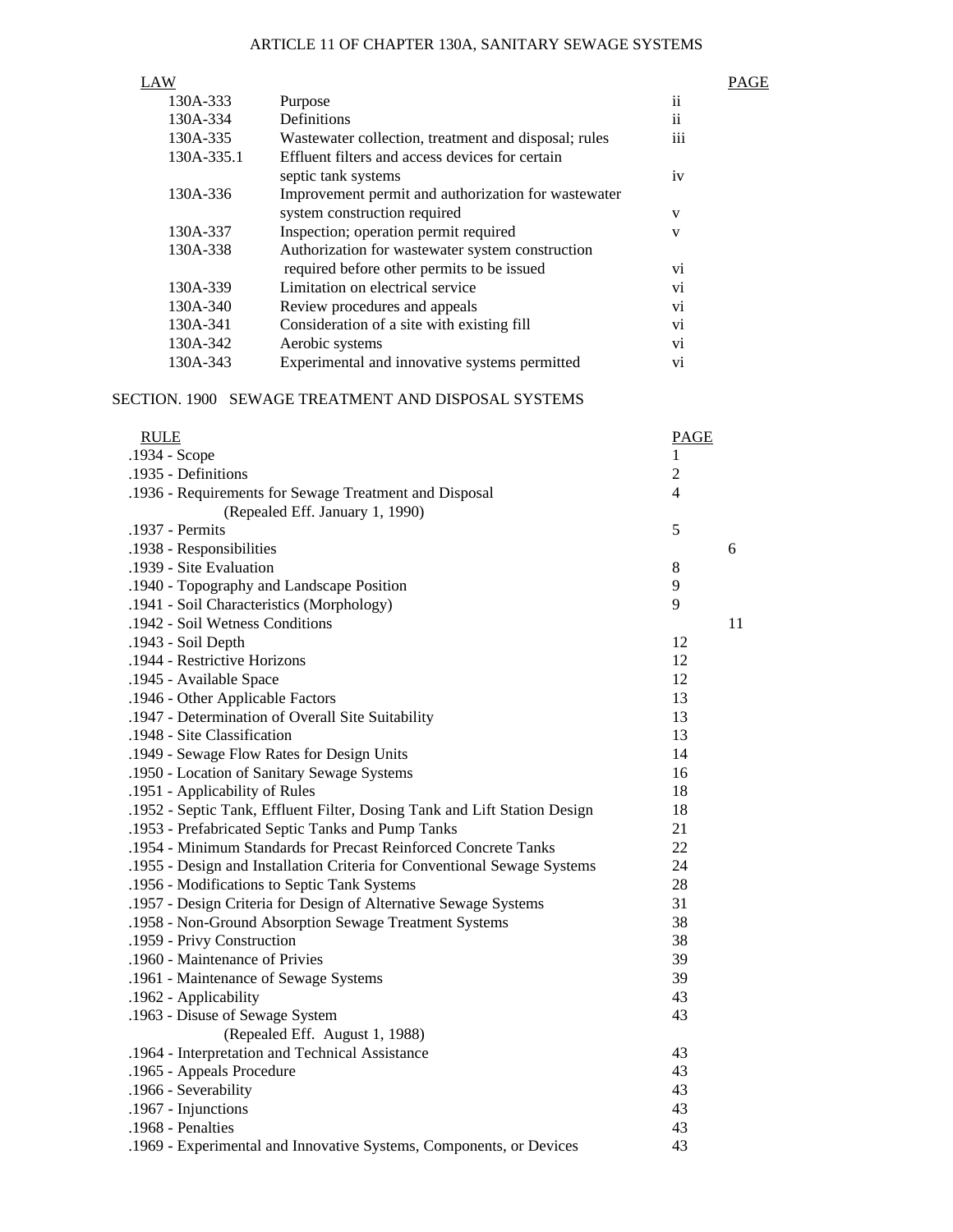# **ARTICLE 11 OF CHAPTER 130A OF THE GENERAL STATUTES OF NORTH CAROLINA**

# **WASTEWATER SYSTEMS**

#### § 130A-333. **Purpose.**

The General Assembly finds and declares that continued installation, at a rapidly and constantly accelerating rate, of septic tank systems and other types of wastewater systems in a faulty or improper manner and in areas where unsuitable soil and population density adversely affect the efficiency and functioning of these systems, has a detrimental affect on the public health and environment through contamination of land, groundwater and surface waters. Recognizing, however, that wastewater can be rendered ecologically safe and the public health protected if methods of wastewater collection, treatment and disposal are properly regulated and recognizing that wastewater collection, treatment and disposal will continue to be necessary to meet the needs of an expanding population, the General Assembly intends to ensure the regulation of wastewater collection, treatment and disposal systems so that these systems may continue to be used, where appropriate, without jeopardizing the public health.

#### § 130A-334. **Definitions.**

The following definitions shall apply throughout this Article:

- (1) "Construction" means any work at the site of placement done for the purpose of preparing a residence, place of business or place of public assembly for initial occupancy, or subsequent additions or modifications which increase sewage flow.
- (2) Repealed by Session Laws 1985, c. 462, s. 18.
- (2a) "Industrial process wastewater" means any water-carried waste resulting from any process of industry, manufacture, trade, or business.
- (3) "Location" means the initial placement for occupancy of a residence, place of business, or place of public assembly.
- (3)(a) "Maintenance" means normal or routine maintenance including replacement of broken pipes, cleaning, or adjustment to an existing wastewater system.
- (4), (5) Repealed by Session Laws 1985, c. 462, s. 18.
- (6) "Place of business" means a store, warehouse, manufacturing establishment, place of amusement or recreation, service station, office building, or any other place where people work.
- (7) "Place of public assembly" means a fairground, auditorium, stadium, church, campground, theater, or any other place where people assemble.
- (7a) "Plat" mean a property survey prepared by a registered land surveyor, drawn to a scale of one inch equals no more than 60 feet, that includes: the specific location of the proposed facility and appurtenances, the site for the proposed wastewater system, and the location of water supplies and surface waters. 'Plat' also means, for subdivision lots approved by the local planning authority and recorded with the county register of deeds, a copy of the recorded subdivisions plat that is accompanied by a site plan that is drawn to scale.
- (7b) "Pretreatment" manes any biological, chemical or physical process or system for improving wastewater quality and reducing wastewater constituents prior to final treatment and disposal in a subsurface wastewater system and includes but is not limited to aeration, clarification, digestion, disinfection, filtration, separation, and settling.
- (8) "Public or community wastewater system" means a single system of wastewater collection, treatment, and disposal owned and operated by a sanitary district, a metropolitan sewage district, a water and sewer authority, a county or municipality or a public utility.
- (9) "Relocation" means the displacement of a residence or place of business from one site to another.
- (9a) "Repair" means the extension, alteration, replacement, or relocation of existing components of a wastewater system.
- (10) "Residence" means a private home, dwelling unit in a multiple family structure, hotel, motel, summer camp, labor work camp, manufactured home, institution, or any other place where people reside.
- (11) Repealed by Session Law 1992, c. 944, s. 3, effective July 14, 1992.
- (12) "Septic tank system" means a subsurface wastewater system consisting of a settling tank and a subsurface disposal field.
- (13) "Sewage" means the liquid and solid human body waste, and liquid waste generated by water-using fixtures and appliances, including those associated with foodhandling. The term does not include industrial process wastewater or sewage that is combined with industrial process wastewater.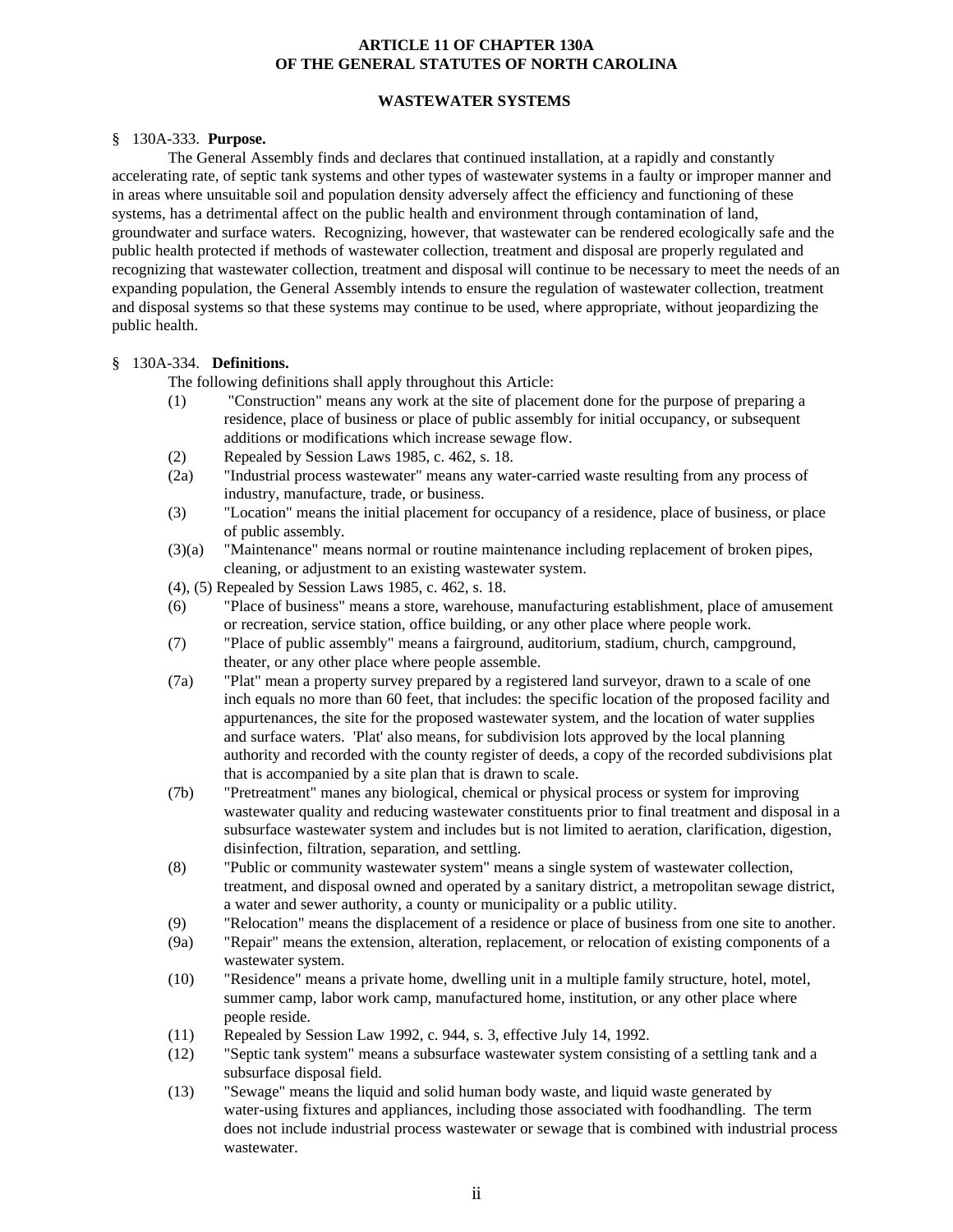- (13a) "Site plan" means a drawing not necessarily drawn to scale that shows the existing and proposed property lines with dimensions, the location of the facility and appurtenances, the site for the proposed wastewater system, and the location of water supplies and surface waters.
- (14) "Wastewater" means any sewage or industrial process wastewater discharged, transmitted, or collected from a residence, place of business, place of public assembly, or other places into a wastewater system.
- (15) "Wastewater system" means a system of wastewater collection, treatment and disposal, including a privy, septic tank system, public or community wastewater system, wastewater reuse or recycle system, mechanical or biological wastewater treatment system, any other similar system, and any chemical toilet used only for human waste.

### § 130A-335 **Wastewater collection, treatment and disposal; rules**.

 (a) A person owning or controlling a residence, place of business or a place of public assembly shall provide an approved wastewater system. A wastewater system may include components for collection, treatment and disposal of wastewater.

 (b) All wastewater systems shall be regulated by the Department under rules adopted by the Commission except for the following wastewater systems that shall be regulated by the Department under rules adopted by the Environmental Management Commission:

- (1) Wastewater collection, treatment and disposal systems designed to discharge effluent to the land surface or surface waters.
- (2) Wastewater systems designed for groundwater remediation, groundwater injection, or landfill leachate collection and disposal.

(3) Wastewater systems designed for the complete recycle or reuse of industrial process wastewater.

 (c) A wastewater system subject to approval under rules of the Commission shall be reviewed and approved under rules of a local board of health in the following circumstances:

- (1) The local board of health, on its own motion, has requested the Department to review its proposed rules concerning wastewater systems; and
- (2) The local board of health has adopted by reference the wastewater system rules adopted by the Commission, with any more stringent modifications or additions deemed necessary by the local board of health to protect the public health; and
- (3) The Department has found that the rules of the local board of health concerning wastewater collection, treatment and disposal systems are at least as stringent as rules adopted by the Commission and are sufficient and necessary to safeguard the public health.

 (d) The Department may, upon its own motion, upon the request of a local board of health or upon the request of a citizen of an affected county, review its findings under subsection (c) of this section. The Department shall review its findings under subsection (c) of this section upon modification by the Commission of the rules applicable to wastewater systems. The Department may deny, suspend, or revoke the approval of local board of health wastewater system rules upon a finding that the local wastewater rules are not as stringent as rules adopted by the Commission, are not sufficient and necessary to safeguard the public health, or are not being enforced. Suspension and revocation of approval shall be in accordance with G.S. 130A-23.

 (e) The rules of the Commission and the rules of the local board of health shall address at least the following: Wastewater characteristics; Design unit; Design capacity; Design volume; Criteria for the design, installation, operation, maintenance and performance of wastewater collection, treatment and disposal systems; Soil morphology and drainage; Topography and landscape position; Depth to seasonally high water table, rock, and water impeding formations; Proximity to water supply wells, shellfish waters, estuaries, marshes, wetlands, areas subject to frequent flooding, streams, lakes, swamps, and other bodies of surface or ground waters; Density of wastewater collection, treatment and disposal systems in a geographical area; Requirements for issuance, suspension and revocation of permits; and Other factors which affect the effective operation and performance of wastewater collection, treatment and disposal systems. The rules regarding required design capacity and required design volume for wastewater systems shall provide that exceptions may be granted upon a showing that a system is adequate to meet actual daily water consumption.

 (f) The rules of the Commission and the rules of the local board of health shall classify systems of wastewater collection, treatment and disposal according to size, type of treatment and any other appropriate factors. The rules shall provide construction requirements, including pretreatment and system control requirements, standards for operation, maintenance, monitoring, reporting, and ownership requirements for each classification of systems of wastewater collection, treatment and disposal in order to prevent, as far as reasonably possible, any contamination of the land, groundwater and surface waters. The Department and local health departments may impose conditions on the issuance of permits and may revoke the permits for failure of the system to satisfy the conditions, the rules, or this Article. Permits other than improvement permits shall be valid for a period prescribed by rule. Improvement permits shall be valid upon a showing satisfactory to the Department or the local health department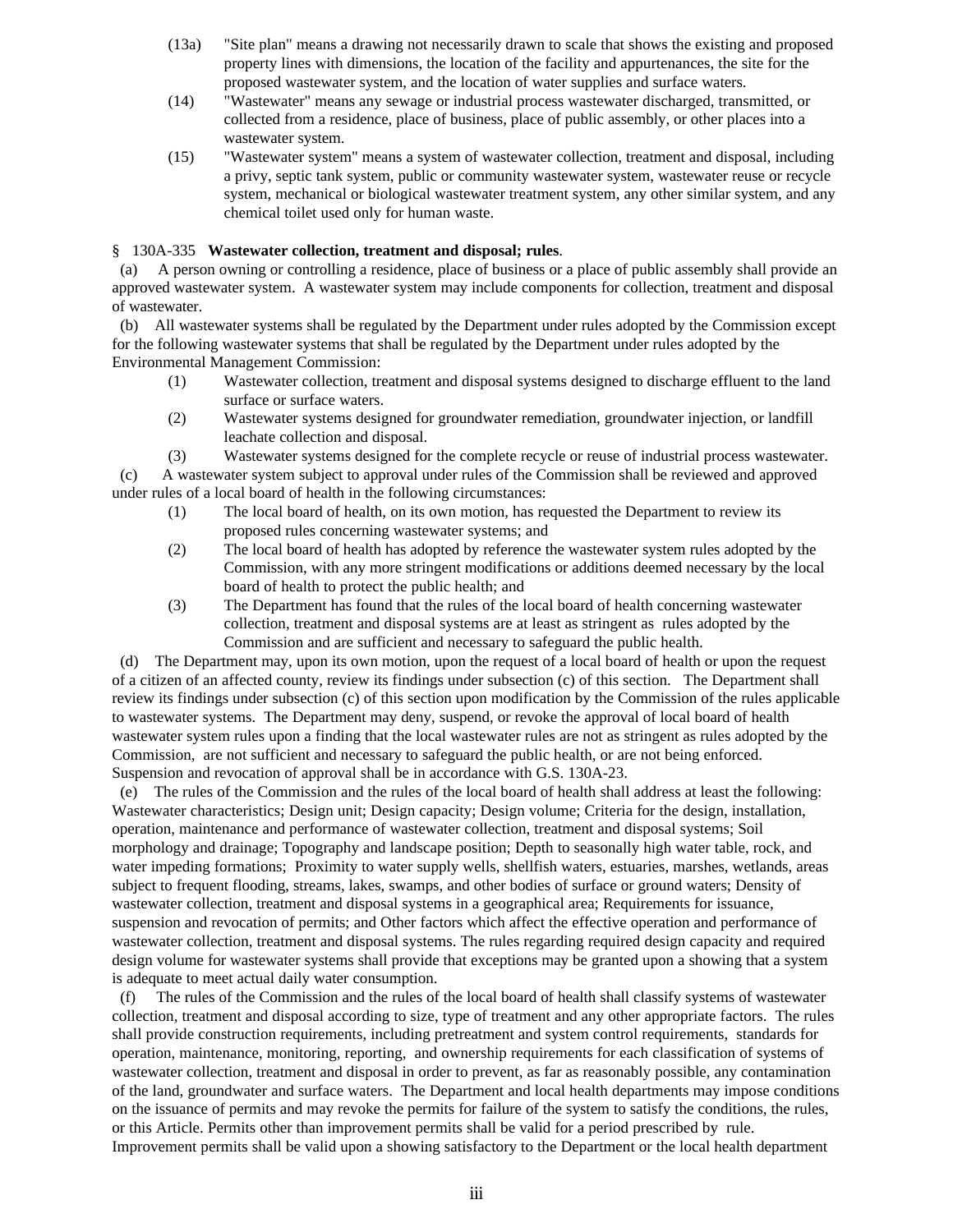that the site and soil conditions are unaltered, that the facility, design wastewater flow, and wastewater characteristics are not increased, and that a wastewater system can be installed that meets the permitting requirements in effect on the date the improvement permit was issued. Improvement permits for which a plat is provide provided shall be valid without expiration. Improvement permits for which a site plan is provided shall be valid for five years. The period of time for which the permit is valid and a statement that the permit is subject to revocation if the site plan or plat, whichever is applicable, or the intended use changes shall be displayed prominently on both the application form for the permit and the permit.

 (f1) A preconstruction conference with the owner or developer, or an agent of the owner or developer, and a representative of the local health department shall be required for any authorization for wastewater system construction issued with an improvement permit under G.S. 130A-336 when the authorization is greater than five years old. Following the conference, the local health department shall issue a revised authorization for wastewater system construction that includes current technology that can reasonably be expected to improve the performance of the system.

 (f1) For each septic tank system that is designed to treat 3,000 gallons per day or less of sewage, rules adopted pursuant to subsection (f) of this section shall require the use of an effluent filter to reduce the total suspended solids entering the drainfield and the use of an access device for each compartment of the septic tank to provide access to the compartment in order to facilitate maintenance of the septic tank. The Commission shall not adopt specifications for the effluent filter and access device that exceed the requirements of G.S. 130A-335.1. Neither this section nor G.S. 130A-335.1 shall be construed to prohibit the use of an effluent filter or access device that exceeds the requirements of G.S. 130A-335.1. The Department shall approve effluent filters that meet the requirements of this section, G.S. 130A-335.1, and rules adopted by the Commission.

 (g) Prior to denial of an improvement permit, the local health department shall advise the applicant of possible site modifications or alternative systems, and shall provide a brief description of those systems. When an improvement permit is denied, the local health department shall issue the site evaluation in writing stating the reasons for the unsuitable classification. The evaluation shall also inform the applicant of the right to an informal review by the Department, the right to appeal under G.S. 130A-24, and to have the appeal held in the county in which the site for which the improvement permit was requested is located.

 (h) Except as provided in this subsection, a chemical or portable toilets may be placed at any location where the chemical or portable toilet can be operated and maintained under sanitary conditions. A chemical or portable toilet shall not be used as a replacement or substitute for a water closet or urinal where a water closet or urinal connected to a permanent wastewater treatment system is required by the North Carolina State Building Code, except that a chemical or portable toilet may be used to supplement a water closet or urinal during periods of peak use. A chemical or portable toilet shall not be used as an alternative to the repair of a water closet, urinal, or wastewater treatment system. It shall be unlawful to discharge sewage or other waste from a chemical or portable toilet used for human waste except into a wastewater system that has been approved by the Department under rules adopted by the Commission or by the Environmental Management Commission or at a site that is permitted by the Department under G.S. 130A-291.1.

#### § 130A-335.1 **Effluent filters and access devices for certain septic tank systems.**

 (a) The manufacturer of each septic tank to be installed in this State as a part of a septic tank system that is designed to treat 3,000 gallons per day or less of sewage shall provide an effluent filter approved by the Department pursuant to the requirements of G.S. 130A-335, this section, and rules adopted by the Commission. The person who installs the septic tank system shall install the effluent filter as a part of the septic tank system in accordance with the specifications provided by the manufacturer of the effluent filter. An effluent filter shall:

- (1) Be made of materials that are capable of withstanding the corrosives to which septic tank systems are normally subject.
- (2) Prevent solid material larger than one-sixteenth of an inch, as measured along the shortest axis of the material, from entering the drainfield.
- (3) Be designed and constructed to allow for routine maintenance.
- (4) Be designed and constructed so as not to require maintenance more frequently than once in any three-year period under normally anticipated use.

The access device required by G.S. 130A-335(f) shall provide access to each compartment of a septic tank for inspection and maintenance either by means of an opening in the top of the septic tank or by a riser assembly and shall include an appropriate cover. The access device shall:

- (1) Be of sufficient size to facilitate inspection and service.
- (2) Be designed and constructed to equal or exceed the minimum loading specifications applicable to the septic tank.
- (3) Prevent water entry.
- (4) Come to within six inches of the finished grade.
- (5) Be visibly marked so that the access device can be readily located.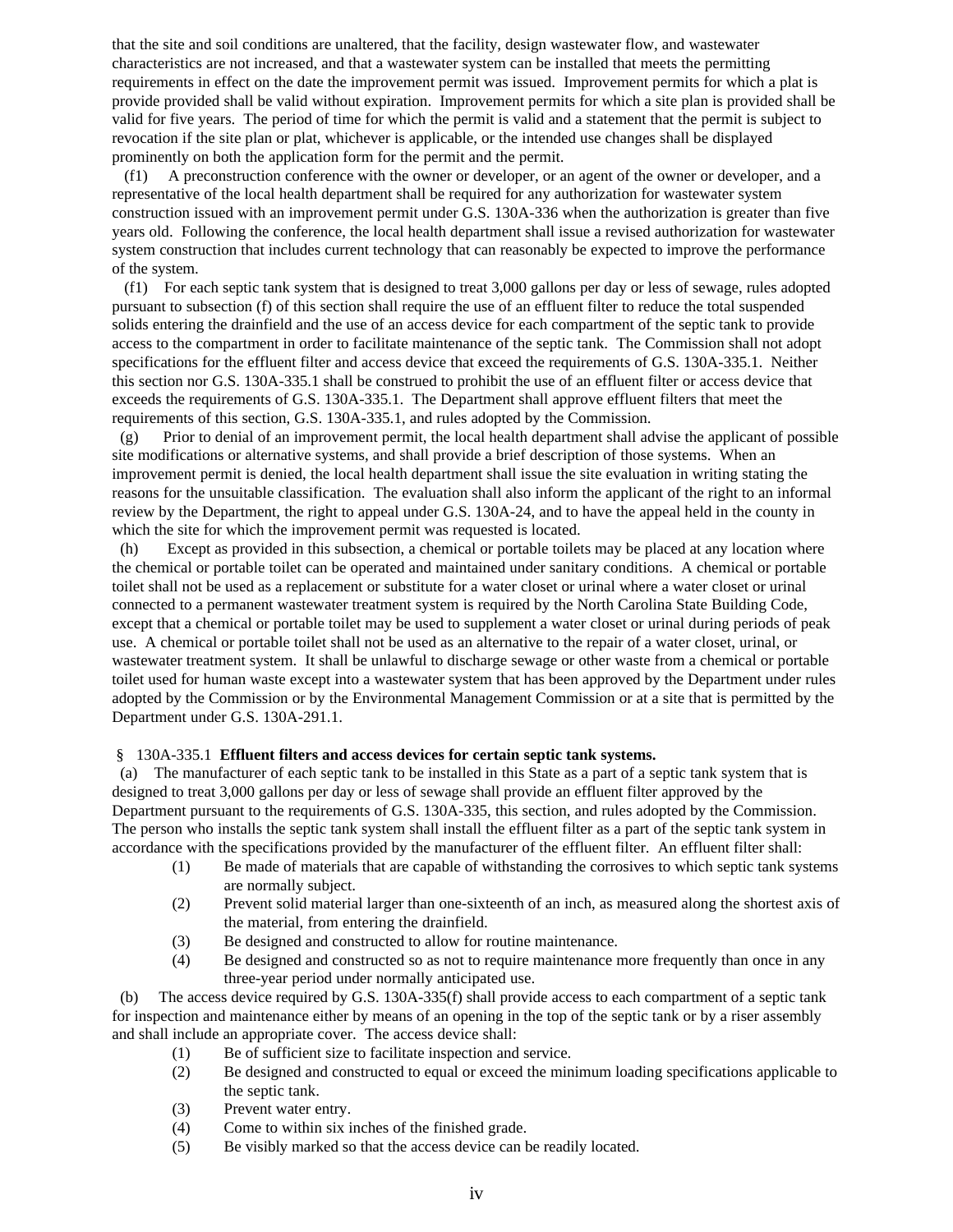# § 130A-336. **Improvement permit and authorization for wastewater system construction required.**

(a) Any proposed site for a residence, place of business or place of public assembly in an area not served by an approved wastewater system shall be evaluated by the local health department in accordance with rules adopted pursuant to this Article. An improvement permit shall be issued in compliance with the rules adopted pursuant to this Article. An improvement permit shall include:

- (1) For permits that are valid without expiration, a plat, or, for permits that are valid for five years, a site plan.
- (2) A description of the facility the proposed site is to serve.
- (3) The proposed wastewater system and its location.
- (4) The design wastewater flow and characteristics.
- (5) The conditions for any site modifications.
- (6) Any other information required by the rules of the Commission.

The improvement permit shall not be affected by change in ownership of the site for the wastewater system provided both the site for the wastewater system and the facility the system serves are unchanged and remain under the ownership or control of the person owning the facility. No person shall commence or assist in the construction, location or relocation of a residence, place of business or place of public assembly in an area not served by an approved wastewater system unless an improvement permit and an authorization for wastewater system construction are obtained from the local health department. This requirement shall not apply to a manufactured residence exhibited for sale or stored for later sale and intended to be located at another site after sale.

(b) The local health department shall issue an authorization for wastewater system construction authorizing work to proceed and the installation or repair of a wastewater system when it has determined after a field investigation that the system can be installed and operated in compliance with this Article and Rules adopted pursuant to this Article. This authorization for wastewater system construction shall be valid for a person equal to the period of validity of the improvement permit, not to exceed five years, and may be issued at the same time the improvement permit is issued. No person shall commence or assist in the installation, construction, or repair of a wastewater system unless an improvement permit and an authorization for wastewater system construction has been obtained from the Department or the local health department. No improvement permit or authorization for wastewater system construction shall be required for maintenance of a wastewater system. The Department and the local health department may impose conditions on the issuance of an improvement permit and an authorization for wastewater system construction.

(c) Unless the Commission otherwise provides by rule, plans, and specifications for all wastewater systems designed for the collection, treatment, and disposal of industrial process wastewater shall be reviewed and approved by the Department prior to issuance of an authorization for wastewater system construction by the local health department.

(d) If a local health department repeatedly fails to issue or deny improvement permits for conventional septic tank systems within 60 days of receiving completed applications for the permits, then the Department of Environment, Health and Natural Resources may withhold public health funding from that local health department.

#### § 130A-337. **Inspection; operation permit required.**

(a) No system of wastewater collection, treatment and disposal shall be covered or placed into use by an person until an inspection by the local health department has determined that the system has been installed or repaired in accordance with any conditions of the improvement permit, the rules and this Article.

(b) Upon determining that the system is properly installed or repaired and that the system is capable of being operated in accordance with the conditions of the improvement permit, the rules, this Article and any conditions to be imposed in the operation permit, as applicable, the local health department shall issue an operation permit authorizing the residence, place of business or place of public assembly to be occupied and for the system to be placed into use or reuse.

(c) Upon determination that an existing wastewater system has a valid operation permit and is operating properly in a manufactured home park, the local health department shall issued authorization in writing for a manufactured home to be connected to the existing system and to be occupied. Notwithstanding G.S. 130A-336, an improvement permit is not required for the connection of a manufactured home to an existing system with a valid operation permit in a manufactured home park.

(d) No person shall occupy a residence, place of business or place of public assembly, or place a wastewater system into use or reuse for a residence, place of business or place of public assembly until an operation permit has been issued or authorization has been obtained pursuant to G.S. 130A-337(c).

# § 130A-338. **Authorization for wastewater system construction required before other permits to be issued.**  Where construction, location or relocation is proposed to be done upon a residence, place of business or